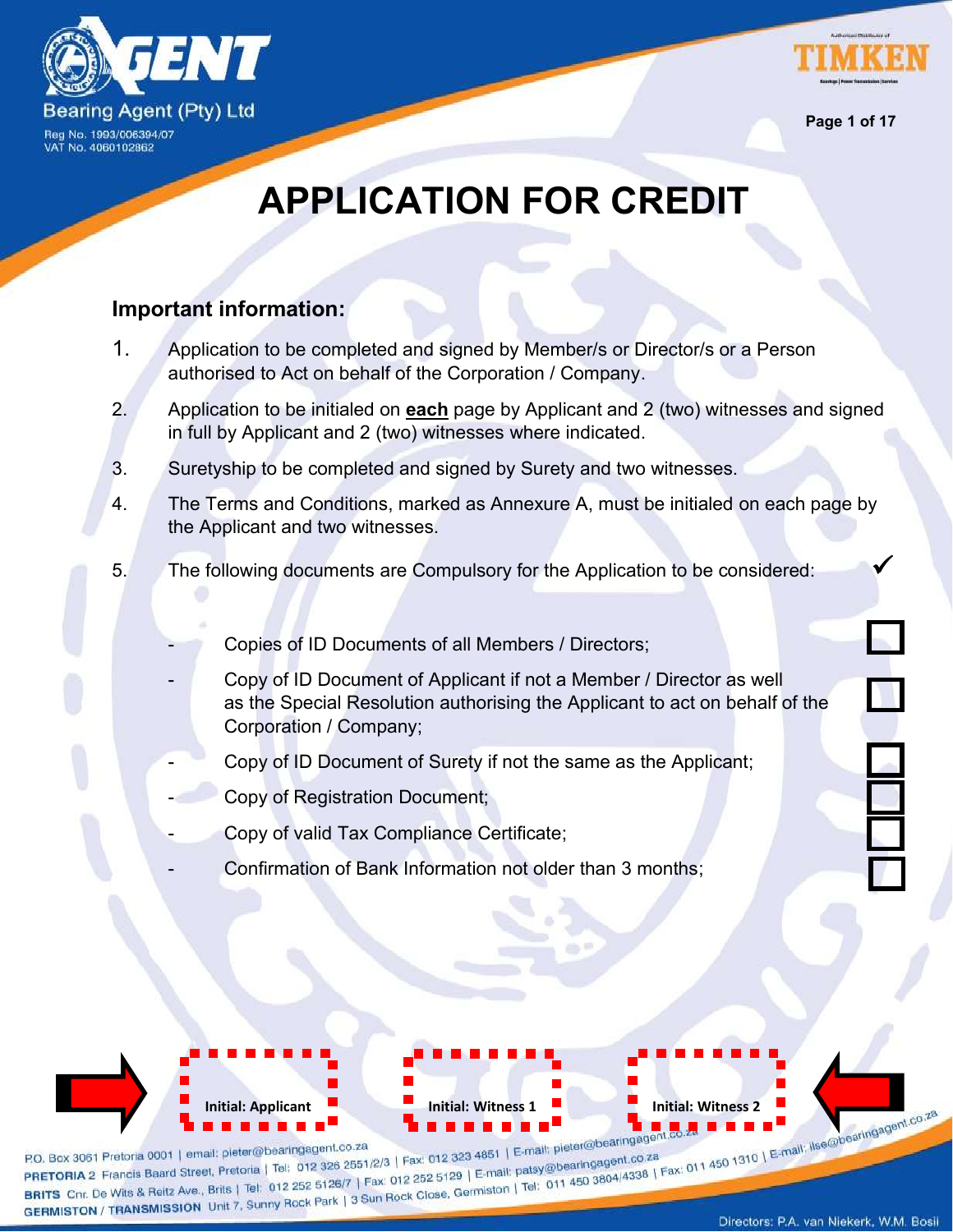



**Page 2 of 17**

## **CREDIT APPLICATION FORM**

(All marked with  $\bigstar$  is COMPULSORY)

### **1. LEGAL ENTITY TYPE**

*Mark with an X*

| Sole Proprietor             | Partnership                  |
|-----------------------------|------------------------------|
| Close Corporation (CC)      | Private Company (Pty) Ltd    |
| <b>Public Company (Ltd)</b> | State owned Enterprise (SOC) |

### **2. COMPANY INFORMATION**

### **2.1 Full Legal Name of Business:**

### **2.2 Trading Name (if applicable):**

| 2.3 | Company Registration Number: ★ |
|-----|--------------------------------|

### **2.4 VAT Registration Number:**

| --- |  | 1.1.1.1.9 |  |  |  |  |  |  |  |
|-----|--|-----------|--|--|--|--|--|--|--|
|     |  |           |  |  |  |  |  |  |  |
|     |  |           |  |  |  |  |  |  |  |

### **2.6 Registered Address:**

|  |  |  |  | $\mathbf{c}$ |  |  |  |  |
|--|--|--|--|--------------|--|--|--|--|
|  |  |  |  |              |  |  |  |  |
|  |  |  |  |              |  |  |  |  |
|  |  |  |  |              |  |  |  |  |

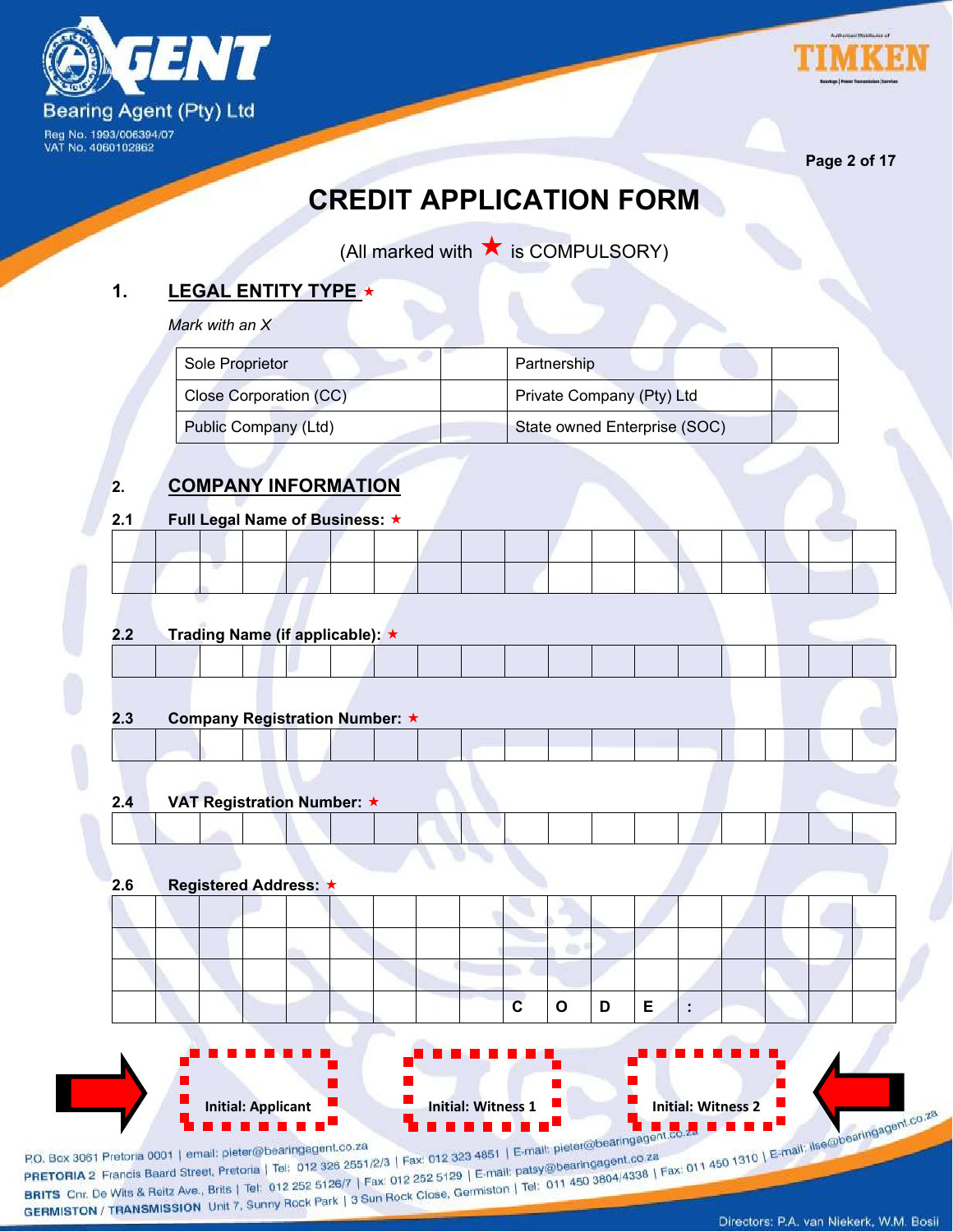



**Page 3 of 17**

| 2.7 |  |  | Physical / Delivery Address: ★ |  |  |  |  |  |  |
|-----|--|--|--------------------------------|--|--|--|--|--|--|
|     |  |  |                                |  |  |  |  |  |  |
|     |  |  |                                |  |  |  |  |  |  |
|     |  |  |                                |  |  |  |  |  |  |
|     |  |  |                                |  |  |  |  |  |  |

### **3. OWNERSHIP**

*(If more than 2 Directors / Members kindly attached additional information on a separate page)*

### **3.1 DIRECTOR 1 / MEMBER 1 INFORMATION:**

**a) TITLE:**

*Mark with an X*

| .  | $\sim$        | <b>MS</b> | $\cdots$<br>. |  |  |
|----|---------------|-----------|---------------|--|--|
| MR | M<br>$\cdots$ |           |               |  |  |
|    |               |           |               |  |  |

### **b) FULL NAMES & SURNAME:**



**d) IDENTITY NUMBER:**

### **e) RESIDENTIAL ADDRESS:**

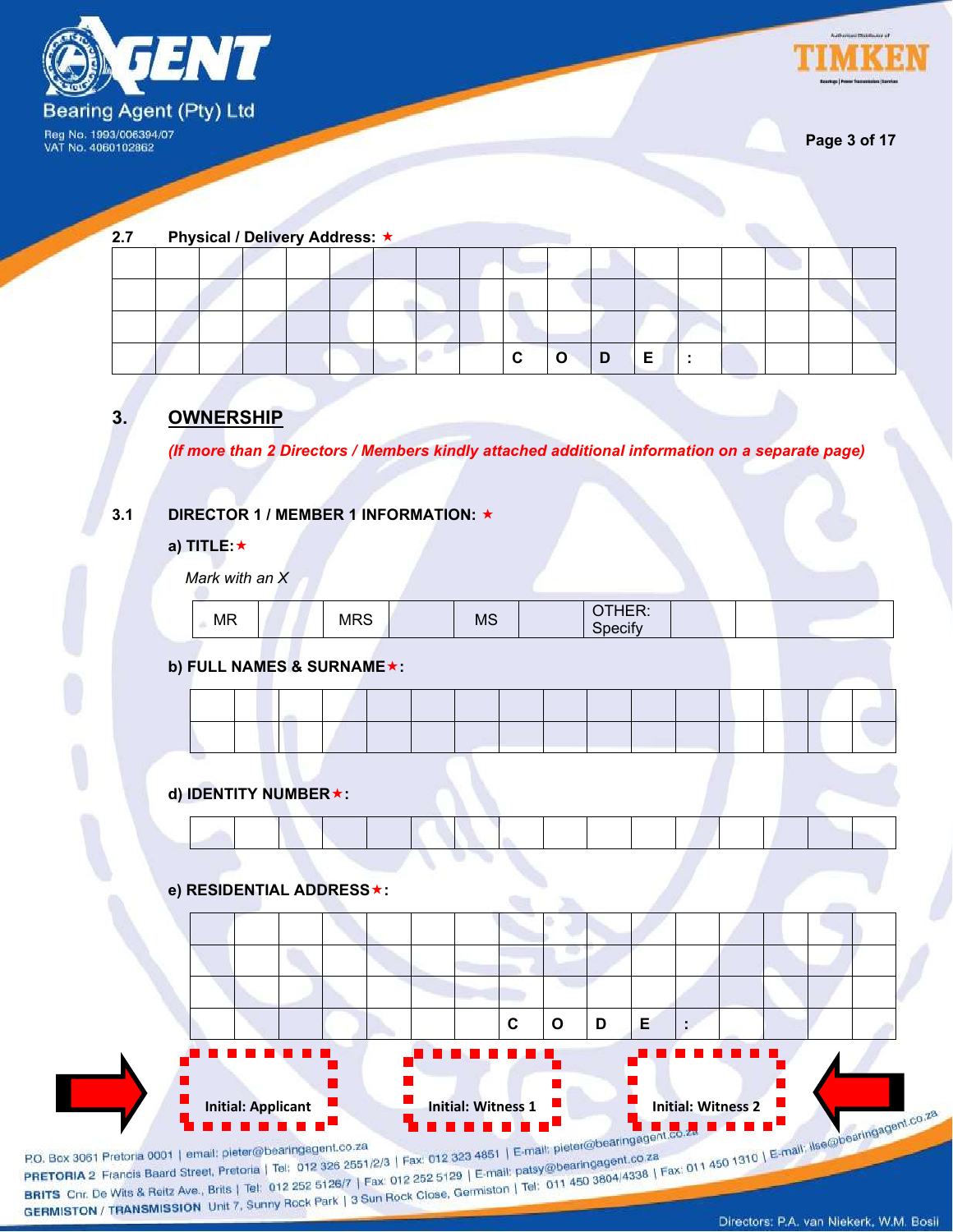



**Page 4 of 17**

**f) CONTACT INFORMATION – DIRECTOR / MEMBER 1:**

| Office <sup>2</sup> |  |  |  |  |  |  |  |
|---------------------|--|--|--|--|--|--|--|
| Mobile <sup>2</sup> |  |  |  |  |  |  |  |
| E-Mail:             |  |  |  |  |  |  |  |
|                     |  |  |  |  |  |  |  |

### **3.2 DIRECTOR 2 / MEMBER 2 INFORMATION:**

#### **a) TITLE**:

*Mark with an X*

| <b>MR</b> |  | <b>MRS</b> |  | <b>MS</b> |  | -. .--<br>--<br>IER.<br>਼ੇoecifv |  |  |  |  |
|-----------|--|------------|--|-----------|--|----------------------------------|--|--|--|--|
|-----------|--|------------|--|-----------|--|----------------------------------|--|--|--|--|

### **b) FULL NAMES & SURNAME:**

**d) IDENTITY NUMBER:**

**e) RESIDENTIAL ADDRESS:**

|  |  |  |  | $\mathbf{c}$ | $\overline{\mathsf{O}}$ | $\overline{D}$ | $\Box$ E |  |  |  |
|--|--|--|--|--------------|-------------------------|----------------|----------|--|--|--|

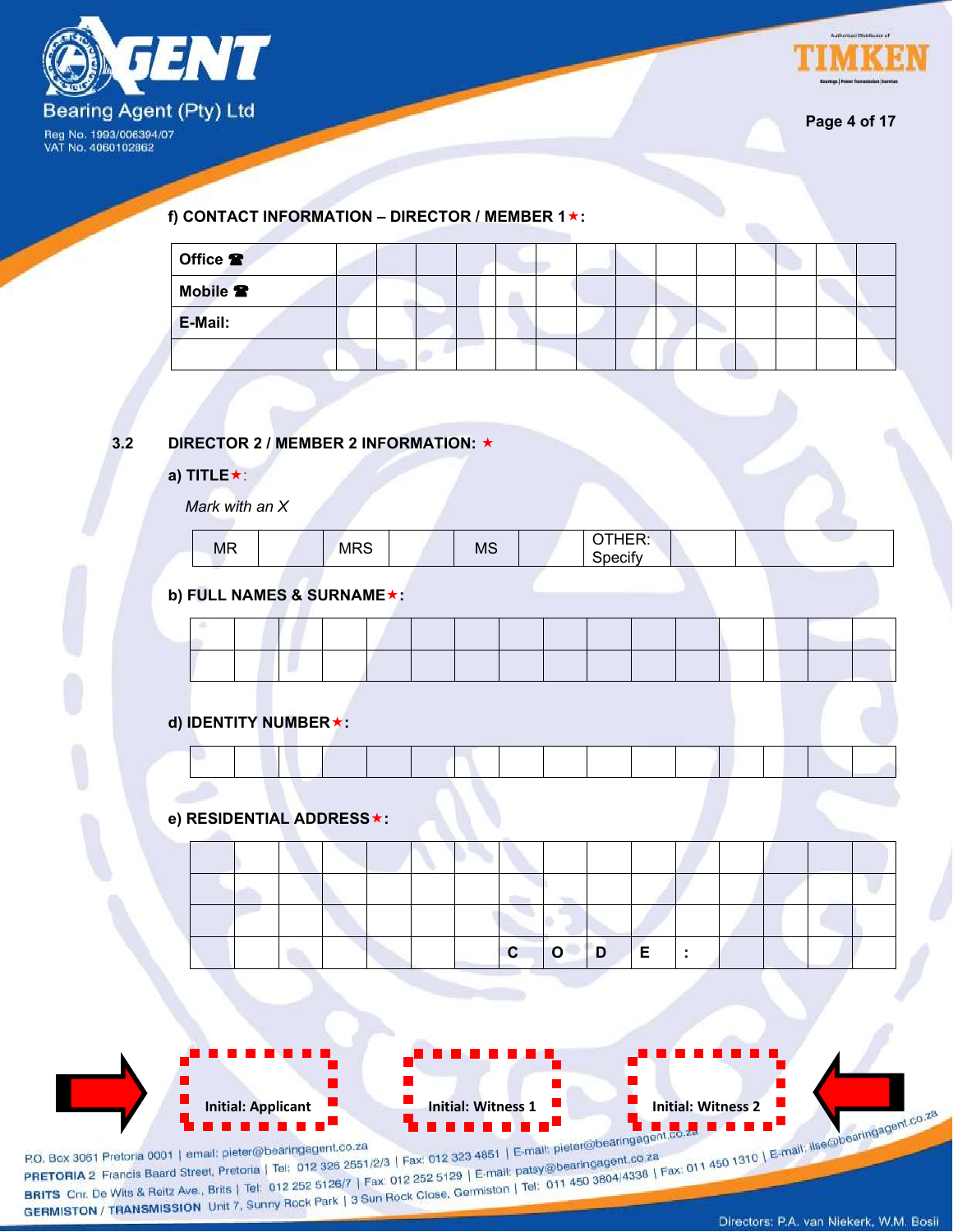



**Page 5 of 17**

**f) CONTACT INFORMATION – DIRECTOR / MEMBER 2:**

| Office <sup>2</sup> |  |  |  |  |  |  |  |
|---------------------|--|--|--|--|--|--|--|
| Mobile <sup>2</sup> |  |  |  |  |  |  |  |
| E-Mail:             |  |  |  |  |  |  |  |
|                     |  |  |  |  |  |  |  |

### **4. FINANCIAL INFORMATION**

| 4.3 | <b>ACCOUNT NUMBER★:</b>        |    |               |  |  |
|-----|--------------------------------|----|---------------|--|--|
|     |                                |    |               |  |  |
| 4.4 | <b>NAME OF AUDITORS★:</b>      |    |               |  |  |
|     |                                |    |               |  |  |
| 4.5 | <b>REQUIRED CREDIT LIMIT★:</b> |    |               |  |  |
| R   |                                | ۰. | $\Rightarrow$ |  |  |
|     |                                |    |               |  |  |
|     |                                |    |               |  |  |

P.O. Box 3061 Pretoria 0001 | email: pieter@bearingagent.co.za<br>
PRETORIA 2 Francis Baard Street, Pretoria | Tel: 012 326 2551/2/3 | Fax: 012 323 4851 | E-mail: pieter@bearingagent.co.za<br>
BRITS Cnr. De Wits & Reitz Ave., Br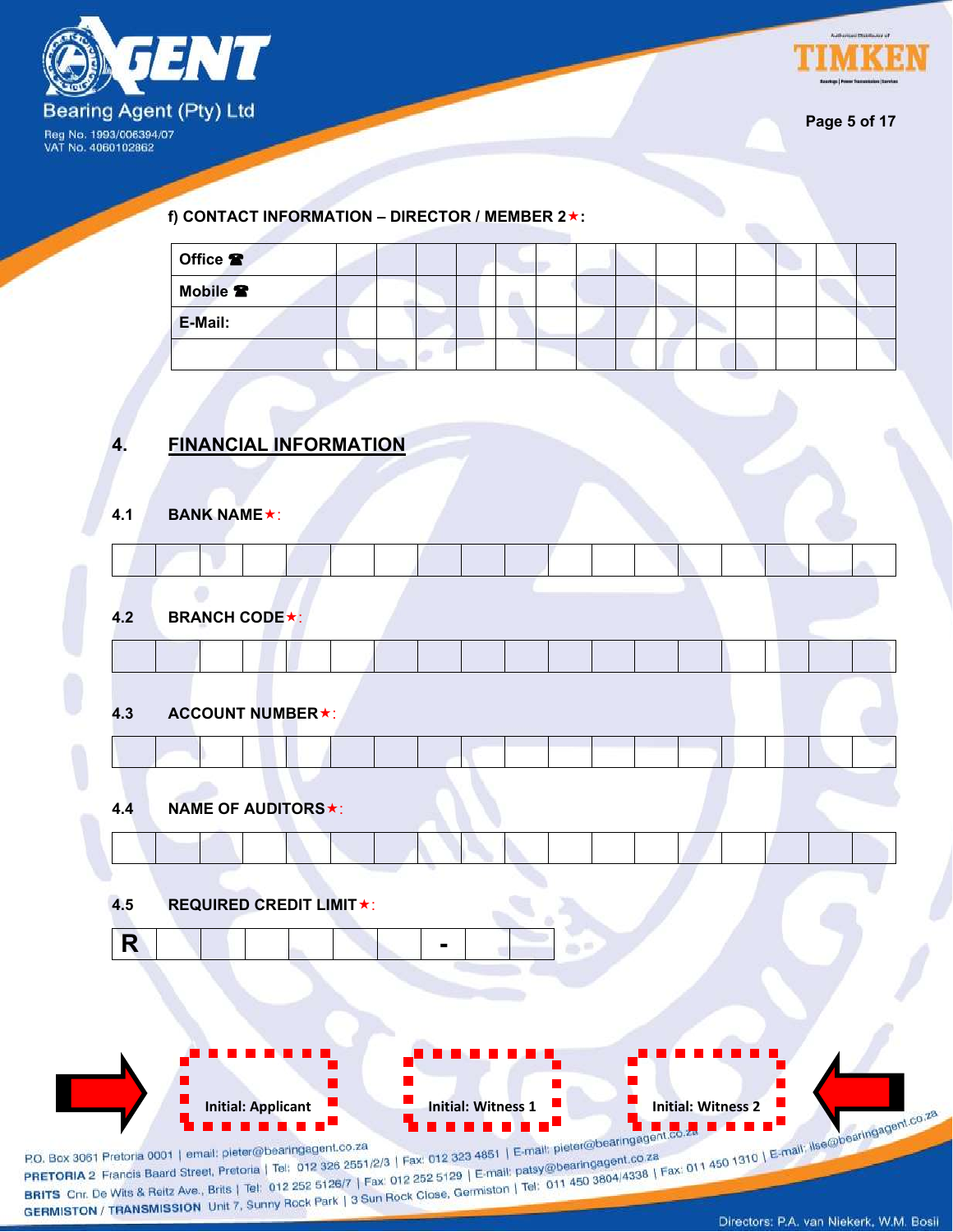

 $\overline{\Gamma}$ 

 $\top$ 

**TALL** 



**Page 6 of 17**

 $\mathcal{L}_{\mathcal{A}}$ 

### **5. CONTACT INFORMATION – ADMINISTRATION**

a Tangara

 $\top$ 

F

 $\mathbb{R}^2$ 

**All Street** 

### **5.1 COMPANY TELEPHONE NUMBER:**

**Contract Contract Contract Contract Contract Contract Contract Contract Contract Contract Contract Contract Contract Contract Contract Contract Contract Contract Contract Contract Contract Contract Contract Contract Contr** 

| 5.3 | E-MAIL ADDRESS FOR STATEMENTS *:           |  |  |  |  |  |  |
|-----|--------------------------------------------|--|--|--|--|--|--|
|     |                                            |  |  |  |  |  |  |
| 5.4 | TELEPHONE NUMBER FOR ACCOUNTS DEPARTMENT★: |  |  |  |  |  |  |
|     |                                            |  |  |  |  |  |  |
| 5.5 | <b>NAME OF BUYER★:</b>                     |  |  |  |  |  |  |
|     |                                            |  |  |  |  |  |  |
| 5.6 | <b>E-MAIL ADDRESS OF BUYER★:</b>           |  |  |  |  |  |  |
|     |                                            |  |  |  |  |  |  |
| 5.7 | <b>TELEPHONE NUMBER OF BUYER *:</b>        |  |  |  |  |  |  |
|     |                                            |  |  |  |  |  |  |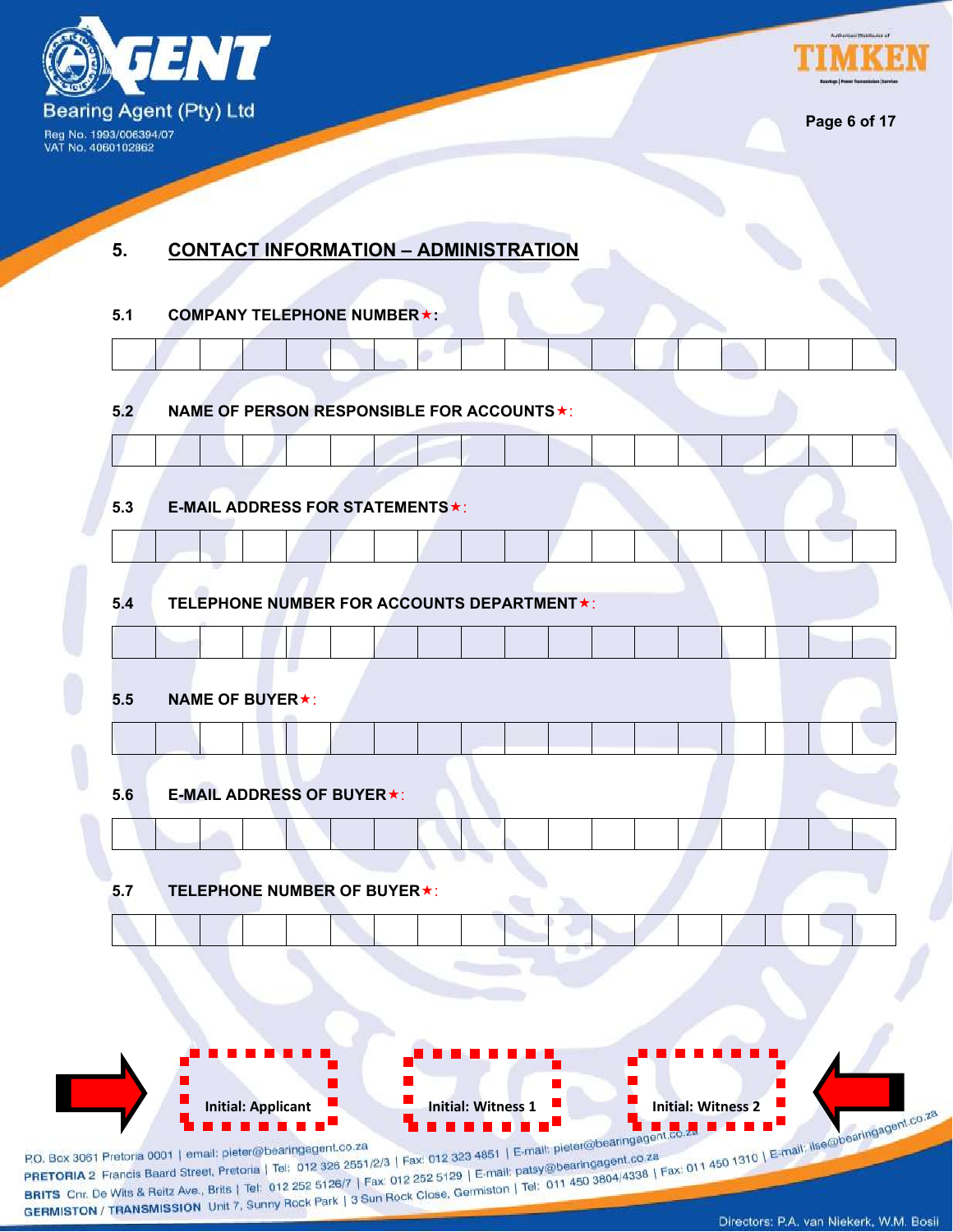



**Page 7 of 17**

### **6. ACKNOWLEDGEMENT / CONSENT**

- 6.1 THE SIGNATORY HEREBY WARRANT THAT HE/SHE IS DULY AUTHORISED TO ENTER INTO THIS AGREEMENT FOR AND ON BEHALF OF THE CUSTOMER.
- 6.2 THE SIGNATORY FURTHERMORE WARRANTS THAT HE/SHE HAS READ AND UNDERSTANDS THE ACCOMPANYING TERMS AND CONDITIONS AND ACKNOWLEDGES THAT SUCH TERMS AND CONDIOTINS SHALL BE BINDING UPON THE CUSTOMER, ITS EMPLOYEES AND ITS DIRECTORS, MEMBERS PARTNERS OR OWNERS.
- 6.3 THE SIGNATORY FURHERMORE WARRANT THAT ALL INFORMATION CONTAINED IN THIS AGREEMENT IS BOTH TRUE AND CORRECT AND THAT THE DOCUMENT WAS SIGNED IN THE PRESENCE OF THE WITNESSESS.
- 6.4 **THE SIGNATORY CONSENT TO BEARING AGENT MAKING ENQUIRIES WITH ANY CREDIT BUREAU TO VERIFY THE APPLICANT'S CREDIT WORTHINESS.**

|                                | THUS DONE AND SIGNED AT _________________ ON THIS _____ DAY OF _________________ |                           | 20 |
|--------------------------------|----------------------------------------------------------------------------------|---------------------------|----|
| <b>FULL NAME OF APPLICANT:</b> |                                                                                  |                           |    |
| <b>ID NUMBER OF APPLICANT:</b> |                                                                                  | <b>POSITION:</b>          |    |
| <b>SIGNATURE OF APPLICANT:</b> |                                                                                  |                           |    |
| <b>WITNESS 1 FULL NAME:</b>    |                                                                                  | <b>SIGNATURE:</b>         |    |
| <b>WITNESS 2 FULL NAME:</b>    |                                                                                  | <b>SIGNATURE:</b>         |    |
|                                |                                                                                  |                           |    |
| <b>Initial: Applicant</b>      | <b>Initial: Witness 1</b><br>patsy@bearingagent.co.za                            | <b>Initial: Witness 2</b> |    |

BRITS Chr. De Wits & Reitz Ave., Brits | Tel: 012 252 5126/7 | Fax: 012 252 012 11 GERMISTON | Tel: 0<br>GERMISTON / TRANSMISSION Unit 7, Sunny Rock Park | 3 Sun Rock Close, Germiston | Tel: 0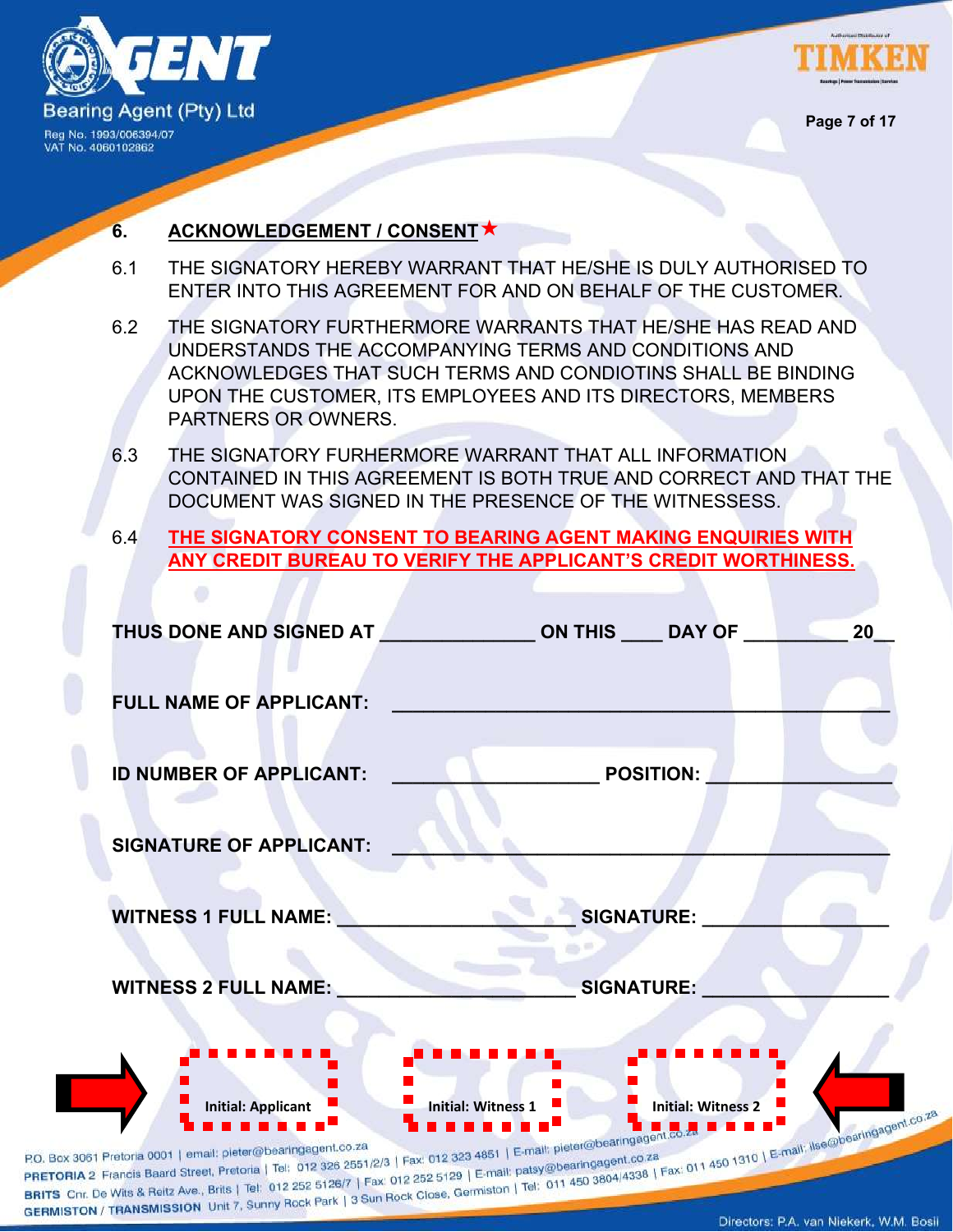



**Page 8 of 17**

### **SURETYSHIP**

I / We the undersigned,

### **SURETY 1**

| <b>Full Names</b>      |  |  |
|------------------------|--|--|
| <b>Identity Number</b> |  |  |
| <b>Residential</b>     |  |  |
| <b>Address</b>         |  |  |

### **SURETY 2 (if applicable)**

| <b>Full Names</b>      |  |  |
|------------------------|--|--|
| <b>Identity Number</b> |  |  |
| <b>Residential</b>     |  |  |
| <b>Address</b>         |  |  |

Hereby bind myself / ourselves, jointly and severally, as surety to and co-principal debtor with the Debtor for each and every obligation of the debtor to **Bearing Agent (PTY) LTD** ("the creditor") which is now owned or which may in the future become owing by the debtor to the creditor from whatever cause arising without any limitation whatsoever.

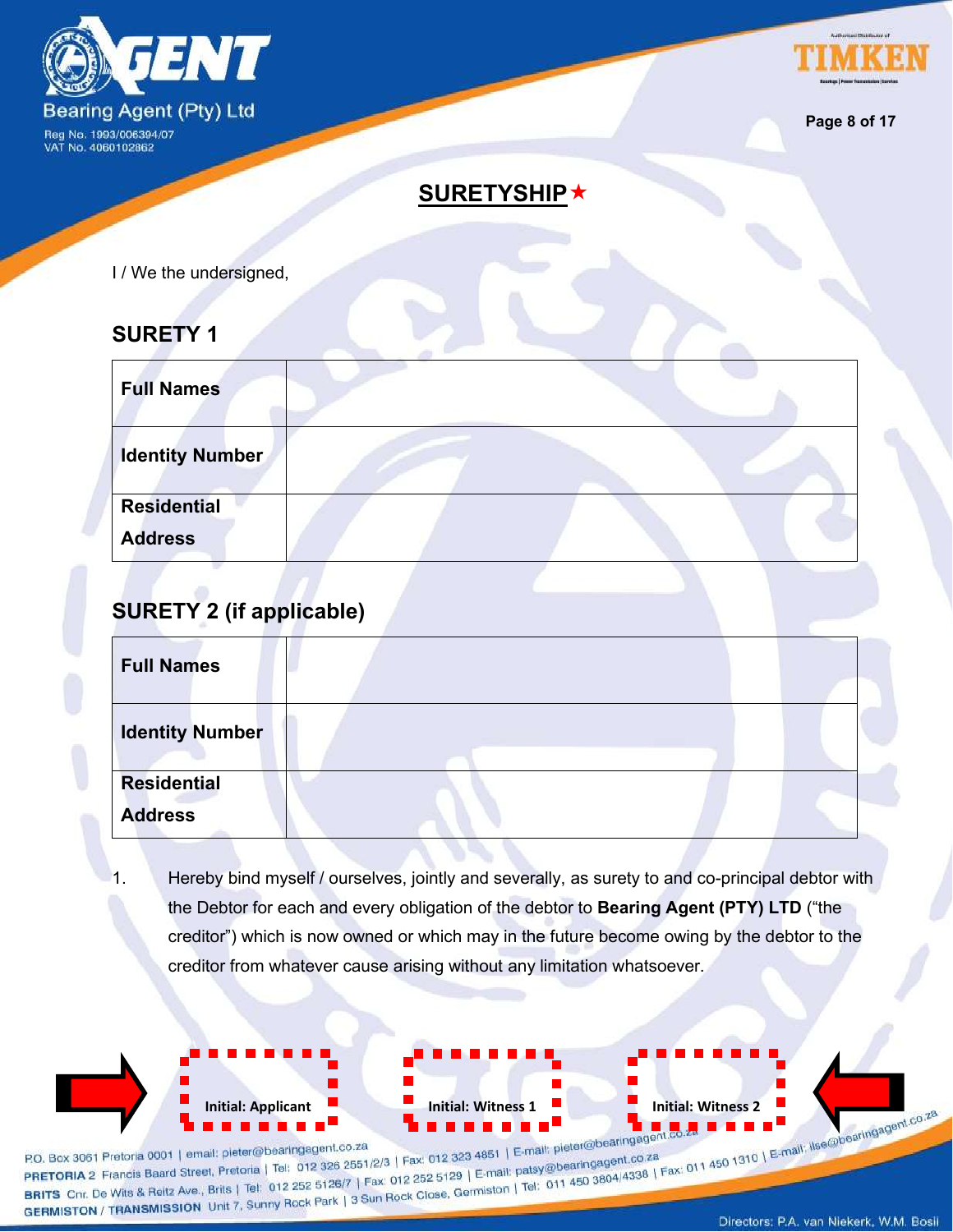



**Page 9 of 17**

- 2. I/ we each, jointly and severally, hereby renounce the benefits of the legal exceptions and exclusion, no benefits received *non numeratae pecuniae* and acknowledge I/ we am/are aware of the meanings of these expressions and hereby undertake to pay any amount which may lawfully be required to pay hereunder to the creditor without notice.
- 3. I / We also undertake/s to pay, jointly and severally, all legal costs on an attorney and own client scale (and I/we, jointly and severally, waive/s taxation of these costs), together with interest on the capital sum on any amount owed by the debtor to the creditor at the rate of 25 % per annum and collection commission.
- 4. I/we hereby choose separately the afore-mentioned residential address/es as my/our *domicilium citandi et executandi.*

**\_\_\_\_\_\_\_\_\_\_\_\_\_\_\_\_\_\_\_\_\_ \_\_\_\_\_\_\_\_\_\_\_\_\_\_\_\_\_\_\_\_\_\_**

**\_\_\_\_\_\_\_\_\_\_\_\_\_\_\_\_\_\_\_\_\_ \_\_\_\_\_\_\_\_\_\_\_\_\_\_\_\_\_\_\_\_\_\_**

| THUS DONE AND SIGNED AT | <b>ON THIS</b> | 20<br><b>DAY OF</b> |
|-------------------------|----------------|---------------------|
|                         |                |                     |

**SURETY 1 SIGNATURE SURETY 2 SIGNATURE (if applicable)**

**WITNESS 1 SIGNATURE WITNESS 2 SIGNATURE**

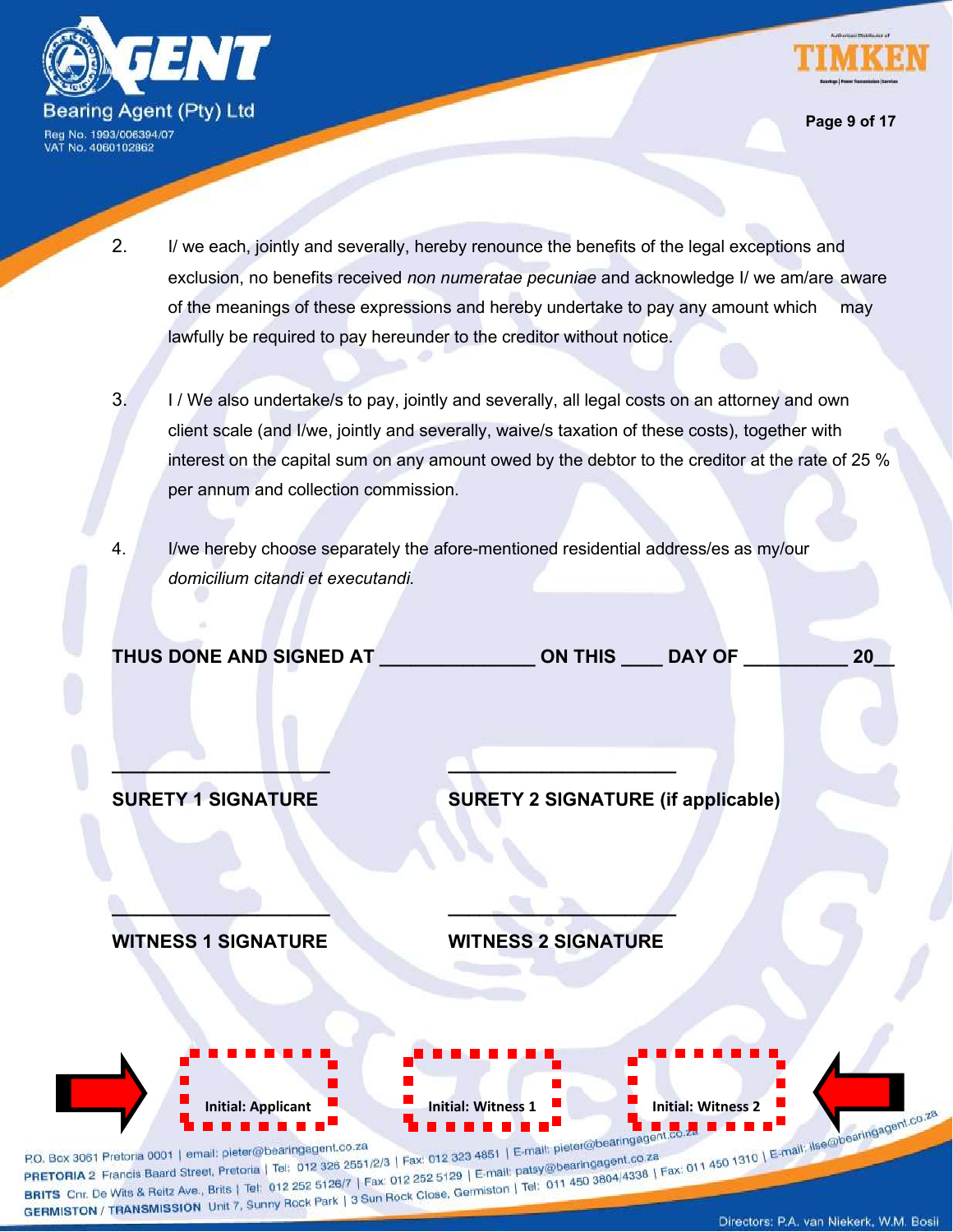



**Page 10 of 17**

### **ANNEXURE A: TERMS & CONDITIONS OF SALES**

*These are the terms and conditions of sale which apply to all goods sold by the seller to the customer. These terms and conditions shall take precedence over any terms and conditions which may be contained in the customer's order or other documentation and may only be altered with the express written agreement of the seller*.

### *1. DEFINITIONS*

**"Customer":** means the customer reflected on the order form; **"Goods":** means the goods described in the Purchase Order and/or Invoice; **"Seller / Supplier"** : means Bearing Agent (Pty) Ltd with Registration Number 1993 / 006394/07; **"Terms and Conditions"** : means these terms and conditions of sale, the contents of the customer's orders and any written acceptance of the customer's orders by the seller including but not limited to the Seller's Invoice.

### *2. GENERAL*

- 2.1 All goods supplied by the seller shall be supplied subject to these terms and conditions only. These terms and conditions shall take precedence over any terms and conditions which may be contained in the customer's order, or other customer documentation, and may only be altered with the express prior written agreement of the seller.
- 2.2 Any conflicting statements or special terms contained in any acceptance order or other documentation issued by the customer shall not be effective, unless such conflicting statement or special terms have been expressly agreed to in writing by the seller.

### *3. ORDERS*

- 3.1 The customer shall purchase goods from the seller by accepting the Seller's Quotation whether the Quotation was in writing and/or verbal.
- 3.2 The written and/or verbal Purchase Order shall specify the quantities and particulars of the goods required and, if applicable, the address to which the goods must be delivered.

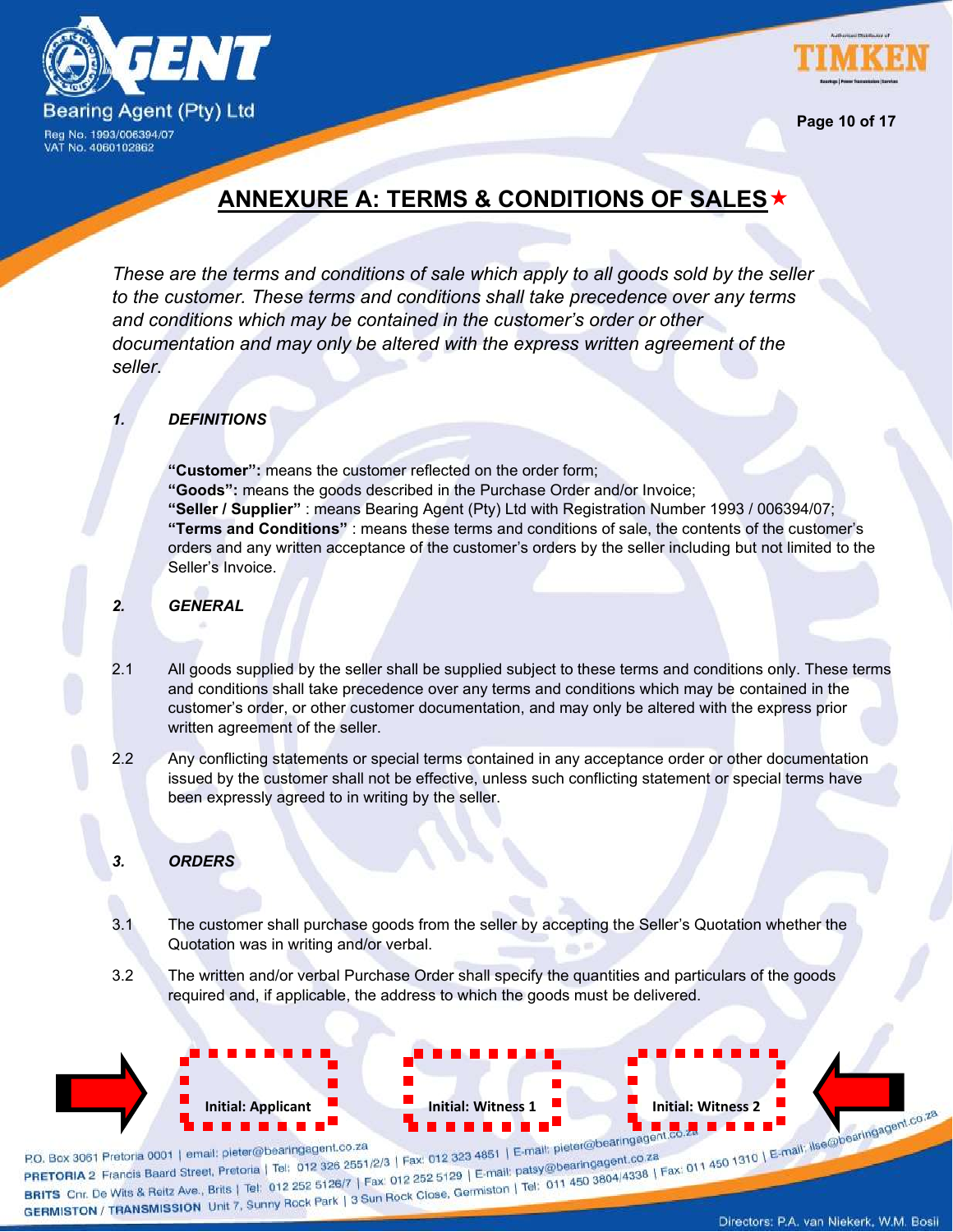



3.3 No order for any goods shall be binding on the seller unless and until the seller has accepted such order in writing and/or verbally. The seller shall be entitled in its sole discretion to decline any order placed.

### *4. PRICES*

- 4.1 The prices payable by the customer to the seller for the goods shall be the ruling prices stipulated in writing and/or verbally by the seller at the time the order for the goods is placed by the customer and accepted by the Seller.
- 4.2 All prices quoted shall not include Value Added Tax (herein after referred to as VAT) unless specified. The Seller's Invoice will include Value Added Tax at the current rate whether or not the Customer is registered for VAT.

### *5. TERMS OF PAYMENT*

- 5.1 Unless otherwise agreed in writing by the seller, the purchase price for the goods together with the costs of delivery of the goods, if applicable, shall be paid by the customer to the seller into a bank account to be nominated by the seller to the customer in writing from time to time.
- 5.2 Payment of the purchase price for the goods shall be made within 30 (thirty) days from the date on which the customer received an invoice for the goods, without set-off or deduction, and free of exchange.
- 5.3 Should the customer be unable to take delivery of the goods, payment shall nevertheless fall due. The terms of payment set out above, shall apply equally to price variation claims.
- 5.4 The seller shall be entitled to charge interest at the current mora interest rate, as determined by the Minister of Justice, in respect of any period during which payments are overdue.

### *6. DELIVERY*

- 6.1 All risk in and to the goods shall pass to the customer upon delivery.
- 6.2 The customer shall be obliged to accept the delivery of the goods at the date specified or requested by the customer in writing and/or verbally in the Purchase Order of the customer which has been accepted by the Seller.

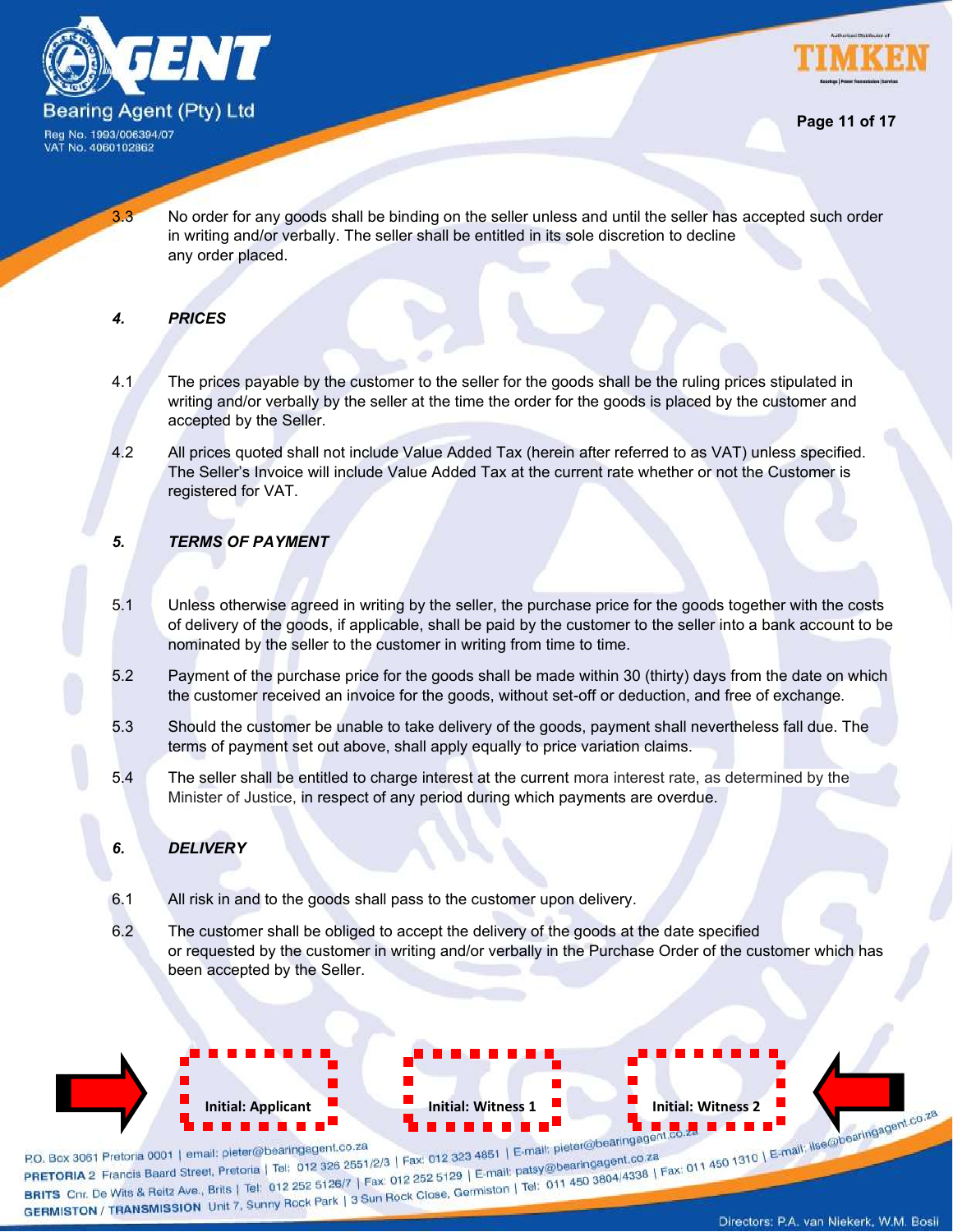





**Page 12 of 17**

6.3 Should the customer fail to accept delivery on such date, the risk of loss or damage to the goods together with all and any

expenses pursuant thereto, including but not limited to insurance, storage and further delivery charges shall be borne by the customer and paid to the seller by the customer on request.

- 6.4 Where there is a shortage in any goods delivered to the customer or where the goods so delivered are delivered in a damaged condition, the customer shall give written notice to the seller of such shortage or damage within 24 hours of delivery to the customer's premises. Should the customer fail to give such notice, the customer shall have no claim in respect of any alleged shortages or damage and the goods shall be deemed to have been delivered in a complete and undamaged state.
- 6.5 The seller shall endeavour to deliver the goods at the earliest possible time but in no instance can the seller accept liability for any loss or damage arising from the late delivery of the goods and time shall not be of the essence of the contract.
- 6.6 No liability shall attach to the seller as a result of the failure to deliver if such failure is due to circumstances beyond the seller's control. It is recorded that delivery dates shall be regarded as indicative only and whereas the seller will do everything possible to keep to such dates, the seller cannot be held responsible for any failure to do so. Notwithstanding anything to the contrary in these terms and conditions the seller shall not be liable for any consequential loss, loss of profit, special damages or any indirect loss of the customer due to late delivery and/or failure to deliver.
- *7*. *RETURN OF GOODS*
- 7.1 The goods will not be accepted for return without the prior written consent of the seller and should such consent be given, the goods must be returned undamaged in the original factory sealed packaging.
- 7.2 All claims for goods too be returned must be done within 7 days of receipt of such goods.
- 7.3 Provided that inspection by the seller reveals that the goods are in a saleable condition, which decisions shall rest solely with the Seller, credit will be passed to the customer less 10% (ten percent) of the original invoice price to cover the cost of examination, handling and repacking.
- 7.4 In the event of the Seller making an incorrect delivery, then and in such event the goods shall be returned without the prior written consent of the Seller within 7 days of receipt of such goods and the goods must be returned undamaged in the original factory sealed packaging.

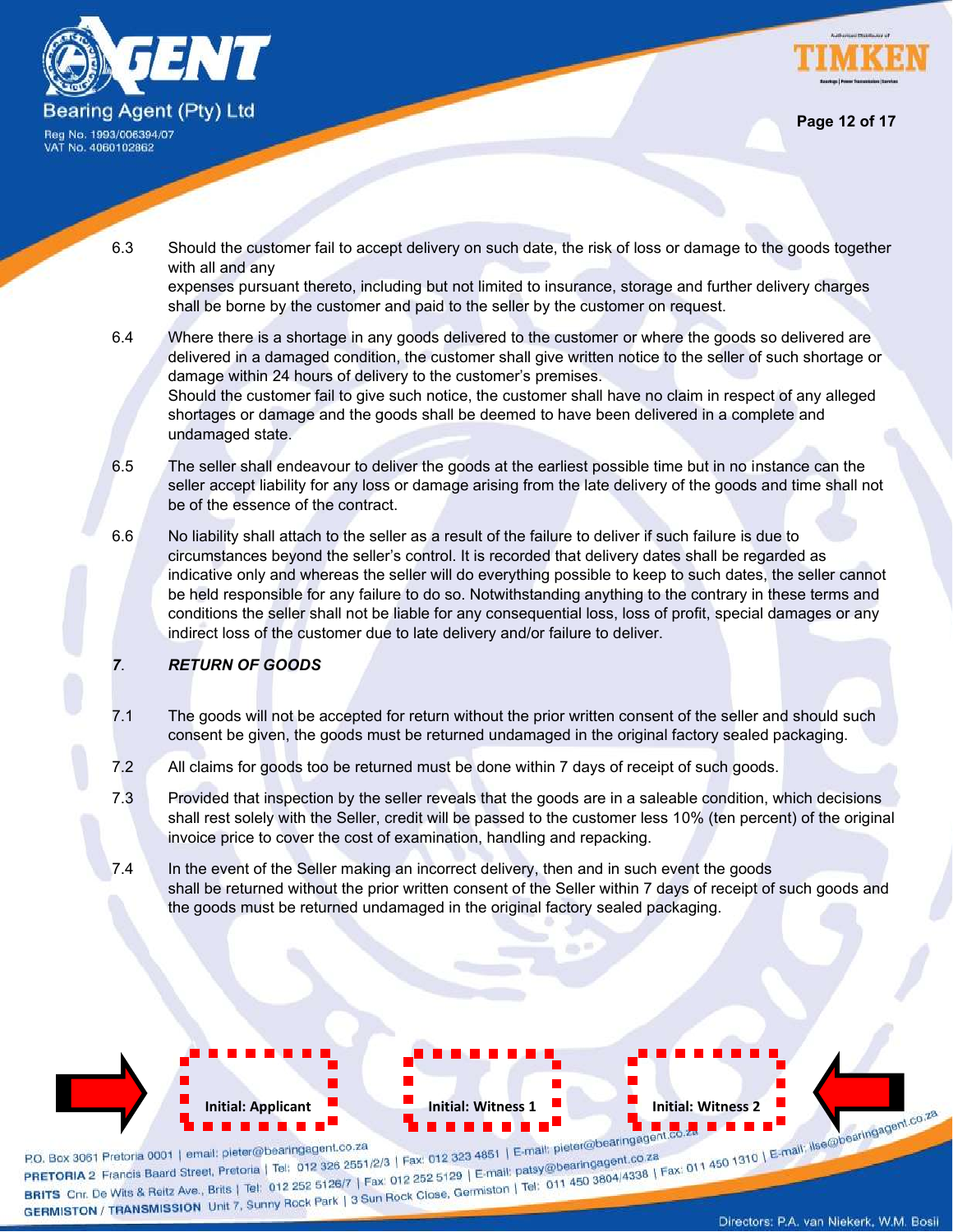



**Page 13 of 17**

#### *8*. *VARIATIONS*

- 8.1 The seller shall not be obliged to accept or act upon any changes, modifications or additions to original customer instructions if such changes, modifications or alterations were given subsequent to the seller's acceptance of the customer's order.
- 8.2 No variations of these terms and conditions or additions hereto shall be of any force or effect unless reduced to writing and signed by both the seller and the customer.

### *9. LIABILITY*

- 9.1 The seller shall not be liable to the customer for any damages including, but not limited to, consequential loss or loss of profits arising from the performance or non-performance by the seller of its obligations in terms of these terms and conditions.
- 9.2 This exclusion of liability shall relate to claims for breach of contract as well as for alleged negligence on the part of the seller.
- 9.3 The customer further indemnifies the seller against any claims that may be made against the seller by any third party for any damages including, but not limited to, consequential loss or loss of profits arising from the performance or non-performance by the seller of its obligations in terms of these terms and conditions or in connection with the use of the goods, whether such claims are in respect of damage to property, consequential loss, personal injury or death.
- 9.4 The customer agrees that the seller shall not incur any liability under the Occupational Health & Safety Act No. 85 of 1993 (specifically Section 10 of that Act).
- 9.5 The seller shall not be liable for any damage to or subsequent malfunctioning of goods as a result of work done on the goods or services rendered in connection with such goods by any unauthorised third party.

#### *10. WARRANTY*

10.1 Any warranty given by the seller from time to time shall not apply if the customer fails to use the goods in the manner recommended by the seller or if the goods are used for any purpose other than that for which they are intended, or if the goods are modified or repaired by an unauthorised person, or are damaged by the customer in any way.

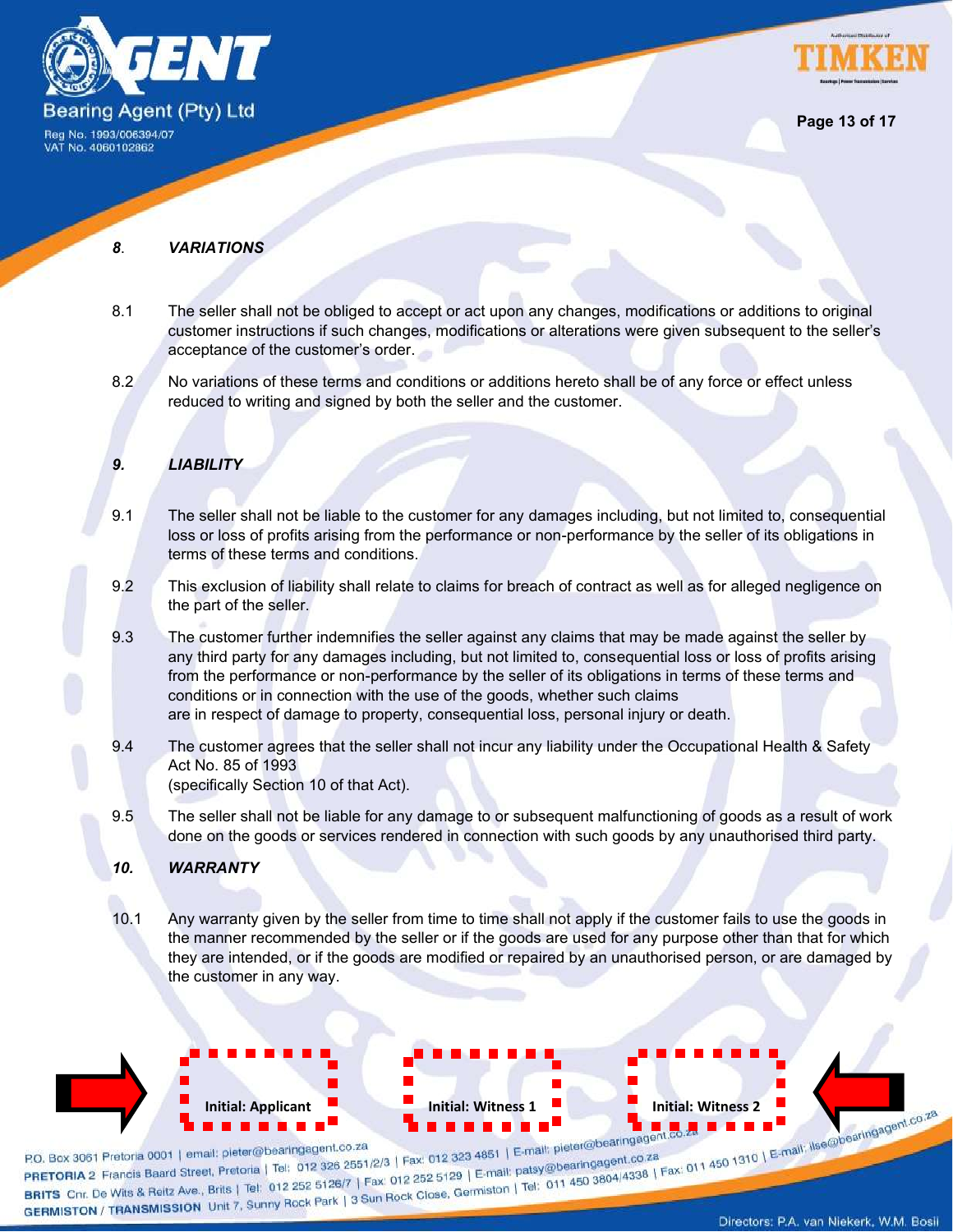



### *11. BENEFIT, RISK AND OWNERSHIP*

- 11.1 Notwithstanding delivery of the goods to the customer, the seller shall retain ownership of the goods until whole of the purchase price, together with interest charged in terms of clause 5.4 above (if any) shall have been paid in full.
- 11.2 All other benefits and risks in and to the goods shall pass to the customer upon delivery having been affected.

### *12. BREACH*

- 12.1 In the event of the customer committing any breach of these terms and conditions including, but not limited to, the failure to make payment of the purchase price as agreed, the seller shall be entitled forthwith to claim repossession of the goods, for which purpose the customer hereby irrevocably authorises the seller, through its duly authorised representative/s, to enter upon the premises where the goods are kept, to take repossession of the goods.
- 12.2 The exercise of this right shall not preclude the seller from its right to claim damages from the customer occasioned by its breach.
- 12.3 The seller shall, in the alternative, be entitled to enforce the provisions of these terms and conditions and claim payment of the full amount due by the customer, any instalments of the price falling due in the future to become due and payable immediately. In such event the seller shall be entitled to charge interest on overdue amounts as provided in clause 5.4 above.
- 12.4 Should the seller take legal action against the customer in the event of the customer's breach, the customer shall be liable for all legal fees incurred by the seller in the recovery of any amounts owing, including costs on the attorney and own client scale and collection commission.
- 12.5 If the customer breaches these terms and conditions and the seller elects not to cancel the agreement of sale, the seller shall be entitled to suspend performance of any of its obligations until the customer has complied with its obligations.

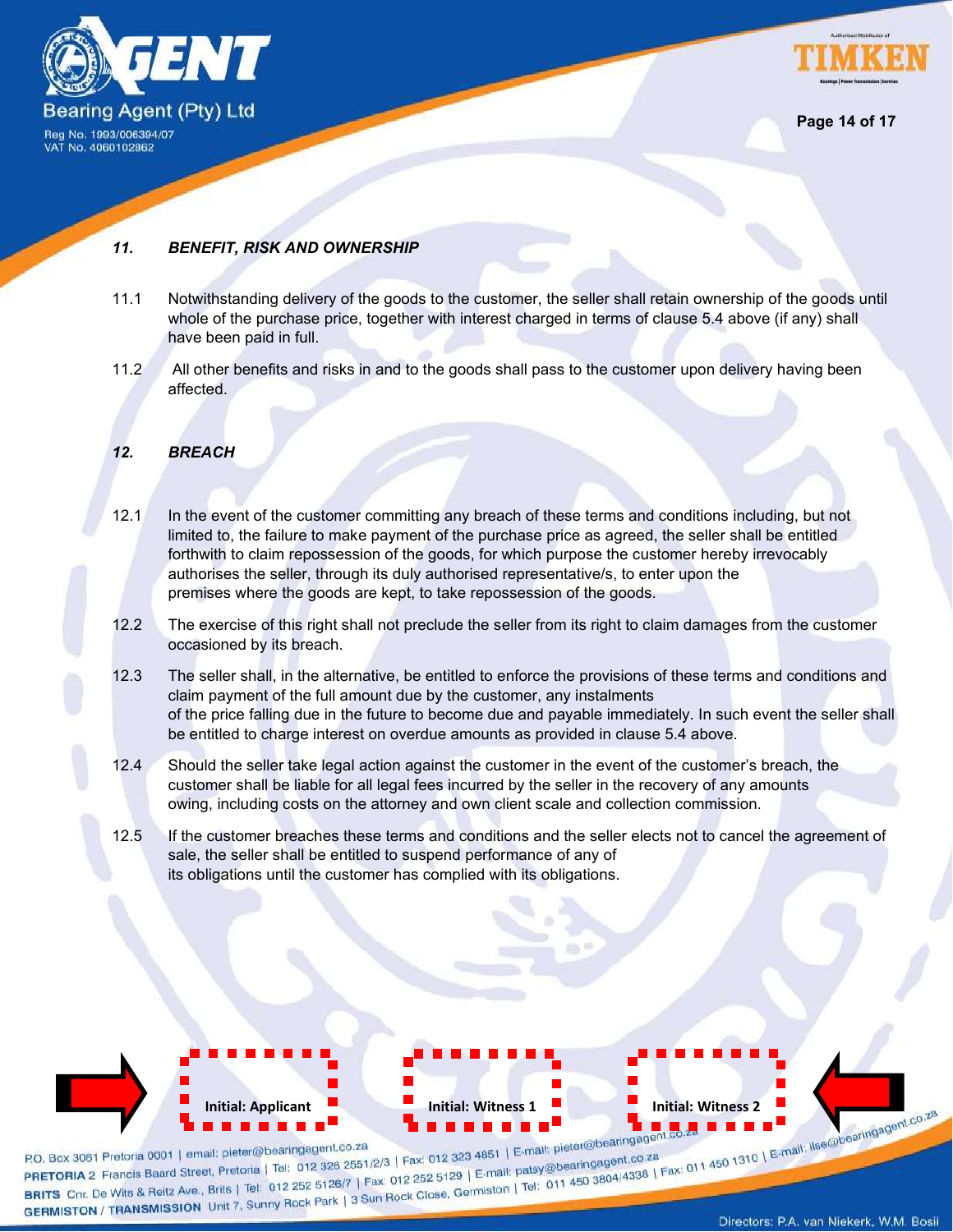



VAT No. 4060102862

### *13. INDULGENCE*

Any relaxation, leniency or indulgence which the seller may extend to the customer shall not in any way constitute a waiver of seller's rights in terms hereof.

### **14.** *HEADINGS*

The headings to the clauses in these conditions are for reference purposes only and shall not affect their interpretation.

### *15. SUSPENSION OR CANCELLATION OF DELIVERY*

- 15.1 The seller reserves the right to suspend, delay or cancel the delivery of some or all of the goods or to require advance payment for them if:
- 15.1.1 The customer is insolvent or is unable to pay its debts, or seeks to affect any compromise with any of its creditors or compound any of its debts;
- 15.1.2 The customer is placed under an order of sequestration, judicial management or liquidation, whether such order be provisional or final;
- 15.1.3 The customer is the subject of any resolution passed to enable it to be wound-up or dissolved;
- 15.1.4 Any judgement is given against it in any court of law and, if appealable, is not appealed against within the period allowed for the lodging of such an appeal or, if not subject to an appeal, remains unsatisfied for a period of 10 (ten) days;
- 15.1.5 The customer is in breach of any of its obligations to the seller.
- 15.2 Any suspension, delay or cancellation as a result of any of the aforegoing events shall not affect any other right which the seller may have against the customer based on these terms and conditions of sale or otherwise.

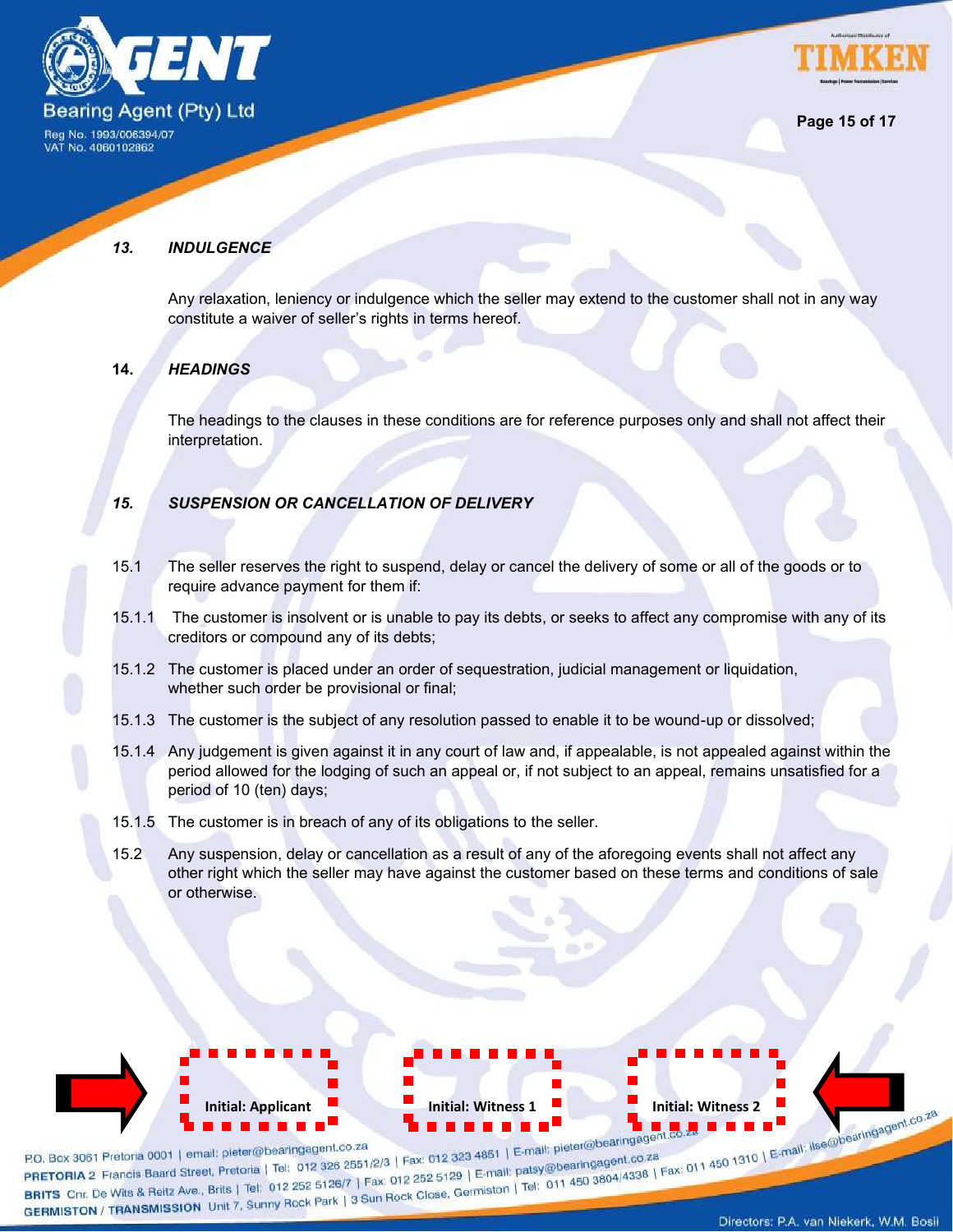



### *16. INABILITY TO SUPPLY OR DELIVER*

- 16.1 If the seller cannot deliver, cannot deliver timeously, some or all of the goods for any reason beyond its control, including but not limited to lack of instruction from the customer, stock shortage, industrial dispute or break-down, production delays, government action, state of war, riot, or civil disturbance, natural disasters or act of God, the seller may, in its discretion, cancel the whole or any part of the agreement of sale forthwith.
- 16.2 In the event of such cancellation the seller shall not be liable for any loss whatsoever (including any consequential loss of profits, special damages or any indirect loss) thereby caused.

### *17. GOVERNING LAW*

These terms and conditions shall be governed by and interpreted in accordance with the laws of the Republic of South Africa.

#### *18*. *CONSENT TO JURISDICTION*

For the purpose of any legal proceedings the customer hereby consents to the jurisdiction of any Magistrate's Court having jurisdiction over the parties. This notwithstanding it shall not preclude the seller from instituting action out of any division of the High Court of South Africa having jurisdiction.

#### *19*. *CONSENT*

- 19.1 The customer specifically consents that the supplier:
- 19.1.1 May carry out a credit enquiry in respect of the customer;
- 19.1.2 May access a Credit Bureau's data base before granting any credit to the customer;
- 19.1.3 May, where credit is granted, transmit details to a Credit Bureau of how the customer has performed in meeting with its obligations under the account, and share such information with other Credit Bureaus for the purposes of assessing further applications for credit by the customer (and its members, directors, or partners as the case may be) and for occasional debt tracing, debt collection and fraud prevention purposes;